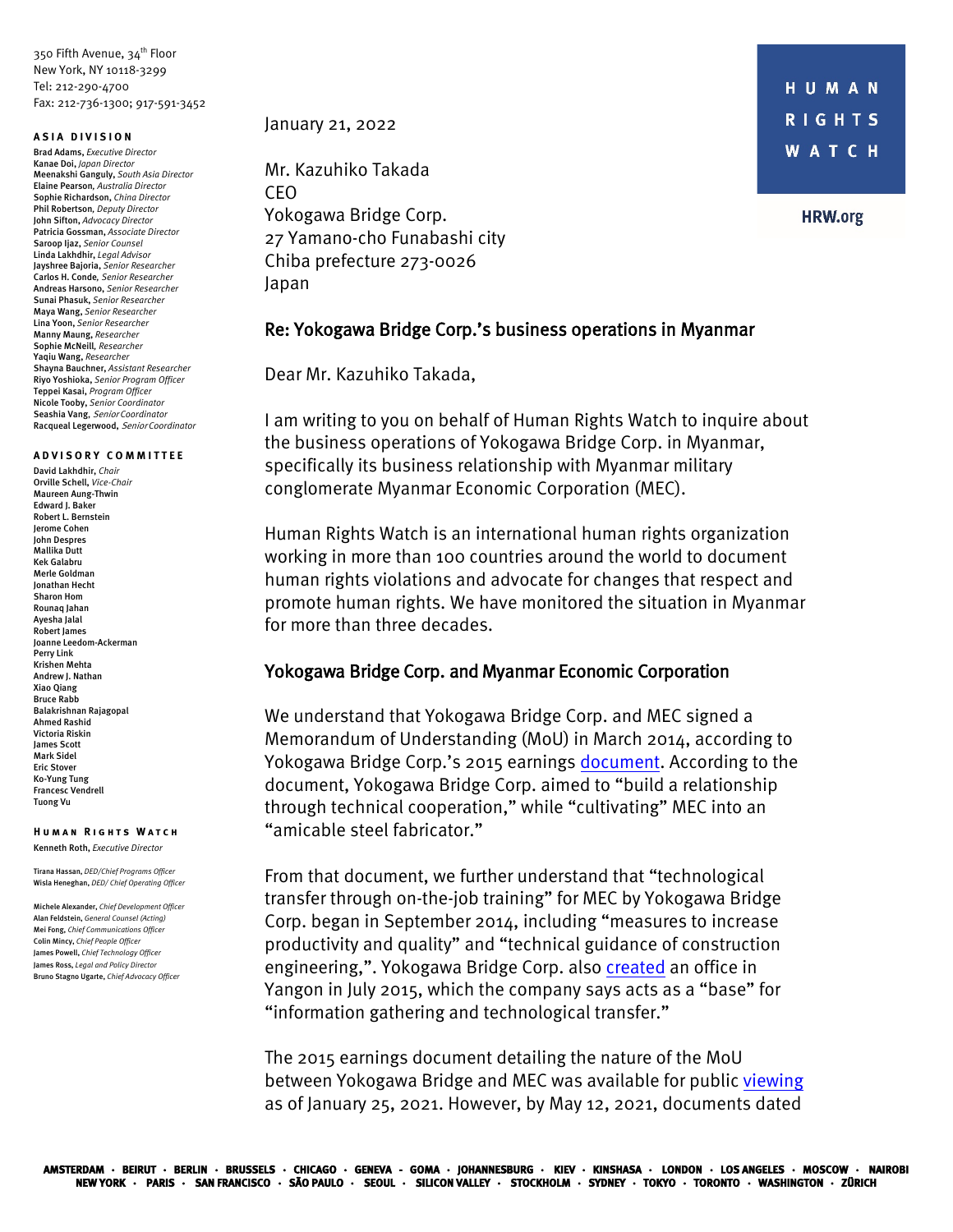before 2019, including the 2015 earnings document, were [removed.](https://web.archive.org/web/20210512044714/https:/www.ybhd.co.jp/ir/results-briefing.html) As of January 19, 2022, the documents remain unavailable on the company website.

In a Yokogawa Bridge Holdings Corp. document titled ["Fifth mid-term business plan](https://www.ybhd.co.jp/dcms_media/other/settlement_20190522-2.pdf#zoom=100)  [2020 – March 2022,](https://www.ybhd.co.jp/dcms_media/other/settlement_20190522-2.pdf#zoom=100)" the company said it will "strengthen" its relationship with MEC and seek "further development and expansion."

Human Rights Watch notes with concern that Yokogawa Bridge Corp. is working directly with MEC, a Myanmar military conglomerate. MEC is [owned](https://www.ohchr.org/Documents/HRBodies/HRCouncil/FFM-Myanmar/EconomicInterestsMyanmarMilitary/Infographic1_Governance_Structure_of_MEHL_and_MEC.pdf) by the Ministry of Defense and is a "direct source of revenue" for the Myanmar military. Specifically, MEC is controlled by the Quartermaster General's Office.

As summarized in the appendix below, Myanmar's military has long been responsible for serious violations of international human rights and humanitarian law, including atrocity crimes. On February 1, 2021, the military carried out a coup against the elected civilian government and has remained in power since. The United States, United Kingdom, European Union, and Canada have sanctioned MEC as well as the other military conglomerate, Myanmar Economic Holdings Limited (MEHL), for their role in generating significant revenues that help fund the military's abuses and enshrine its impunity.

In accordance with the United Nations Guiding Principles on Business and Human Rights, companies have a responsibility to carry out human rights due diligence in relation to their business operations. This would include Yokogawa Bridge Corp.'s business operations in Myanmar.

## Request for Details on Yokogawa Bridge Corp.'s Business Operations in Myanmar

To better reflect the latest information and actions initiated by the Yokogawa Bridge Corp. in relation to its MoU with the MEC, Human Rights Watch requests your response to the following questions:

- 1. Please disclose in detail the nature of the business relationship between Yokogawa Bridge Corp. and MEC.
- 2. Since the February 1, 2021, military coup, has Yokogawa Bridge Corp. initiated actions to review its business with the MEC under the 2014 MoU, including decisions to suspend business? Please provide details, including the duration for any decision to suspend all operations under the 2014 MoU.
- 3. Does Yokogawa Bridge Corp. have any other ties with MEC other than the MoU, such as joint ventures? If so, please disclose the nature of any other such ties.

We welcome your responses to the questions above, and any other related information that the company wishes to provide. This information will be reflected in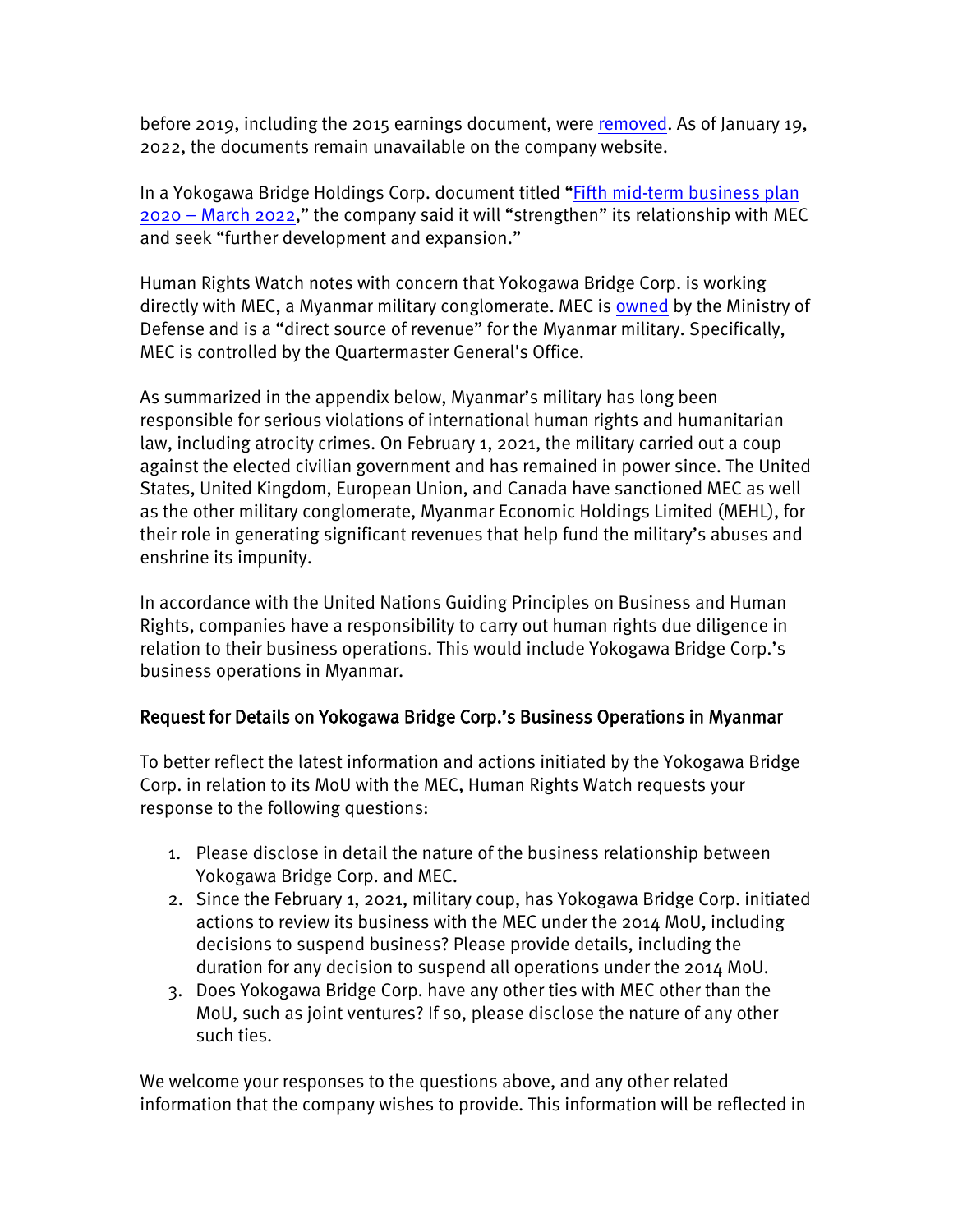our publications. We request that you please send your response by February 4, 2022, to the Human Rights Watch Asia Program Officer, Mr. Teppei Kasai, who is based in our Tokyo office and can be reached at kasait@hrw.org or 070-4466-3147.

We also welcome an opportunity to discuss our concerns in person or on the phone with you or other representatives.

Thank you for your consideration regarding these important matters.

Sincerely,

Brad Adams Asia Director Human Rights Watch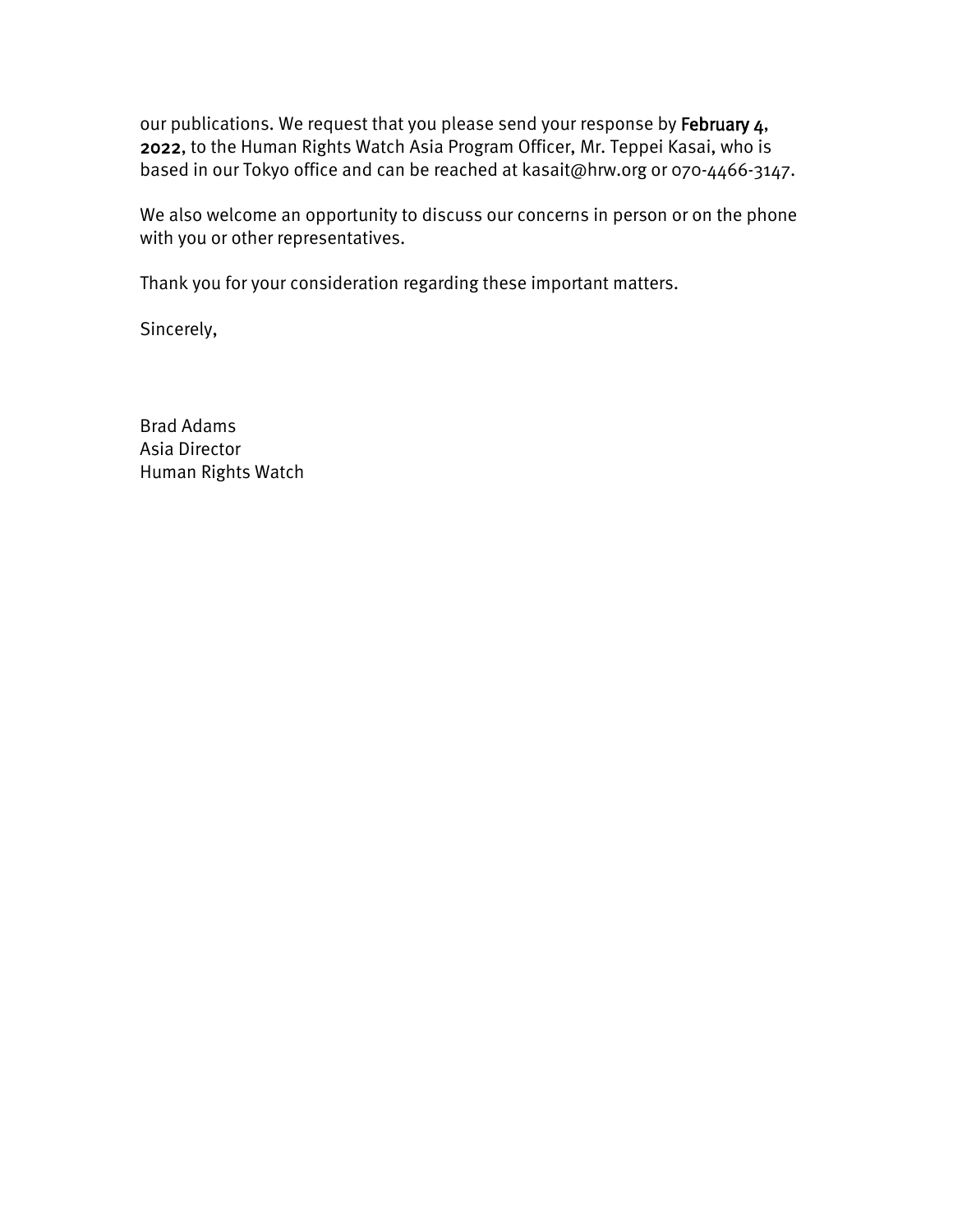# Appendix

Human Rights Watch has long expressed concern about the role of international corporations doing business with the military, known as the Tatmadaw, and military controlled companies in Myanmar. These concerns have been heightened by the February 1, 2021, coup and the formation of the military junta, the State Administration Council.

# February 1, 2021, Coup

On February 1, 2021, the Myanmar military arrested the civilian leaders of the recently elected national and state governments and announced a one-year "state of emergency." The military arrested de facto leader Aung San Suu Kyi, the deposed president Win Myint, and several dozen other senior officials in early morning raids in the capital, Naypyidaw.

Since the military takeover, millions of people have taken to the streets across the country and peacefully protested for a return to a democratically elected civilian government. As part of a widespread and systematic attack on the population, security forces have repeatedly fired on and otherwise used excessive force to disperse and harm protesters. Police and soldiers have killed nearly 1,500 people and detained more than 10,000.

Human Rights Watch and others have determined that the military abuses since the coup amount to crimes against humanity. Apparent crimes against humanity committed since February 1 include murder, enforced disappearance, torture, rape and other sexual violence, severe deprivation of liberty, and other inhumane acts causing great suffering.

## Military Abuses in Rakhine State

Since August 2017, Myanmar's security forces have waged a campaign of ethnic cleansing and carried out numerous crimes against humanity and acts of genocide including killings, sexual violence, and the forced removal of the ethnic Rohingya population in Rakhine State. As a result, more than 740,000 Rohingya fled to Bangladesh in the past two years.

A United Nations-mandated Fact-Finding Mission (FFM) found sufficient evidence to call for the investigation of senior military officials for crimes against humanity and genocide against the Rohingya.

In a September 2019 [report,](https://www.ohchr.org/EN/HRBodies/HRC/MyanmarFFM/Pages/EconomicInterestsMyanmarMilitary.aspx) the FFM found that "any foreign business activity" involving Myanmar's military and its conglomerates Myanmar Economic Holdings Limited (MEHL) and Myanmar Economic Corporation (MEC) pose "a high risk of